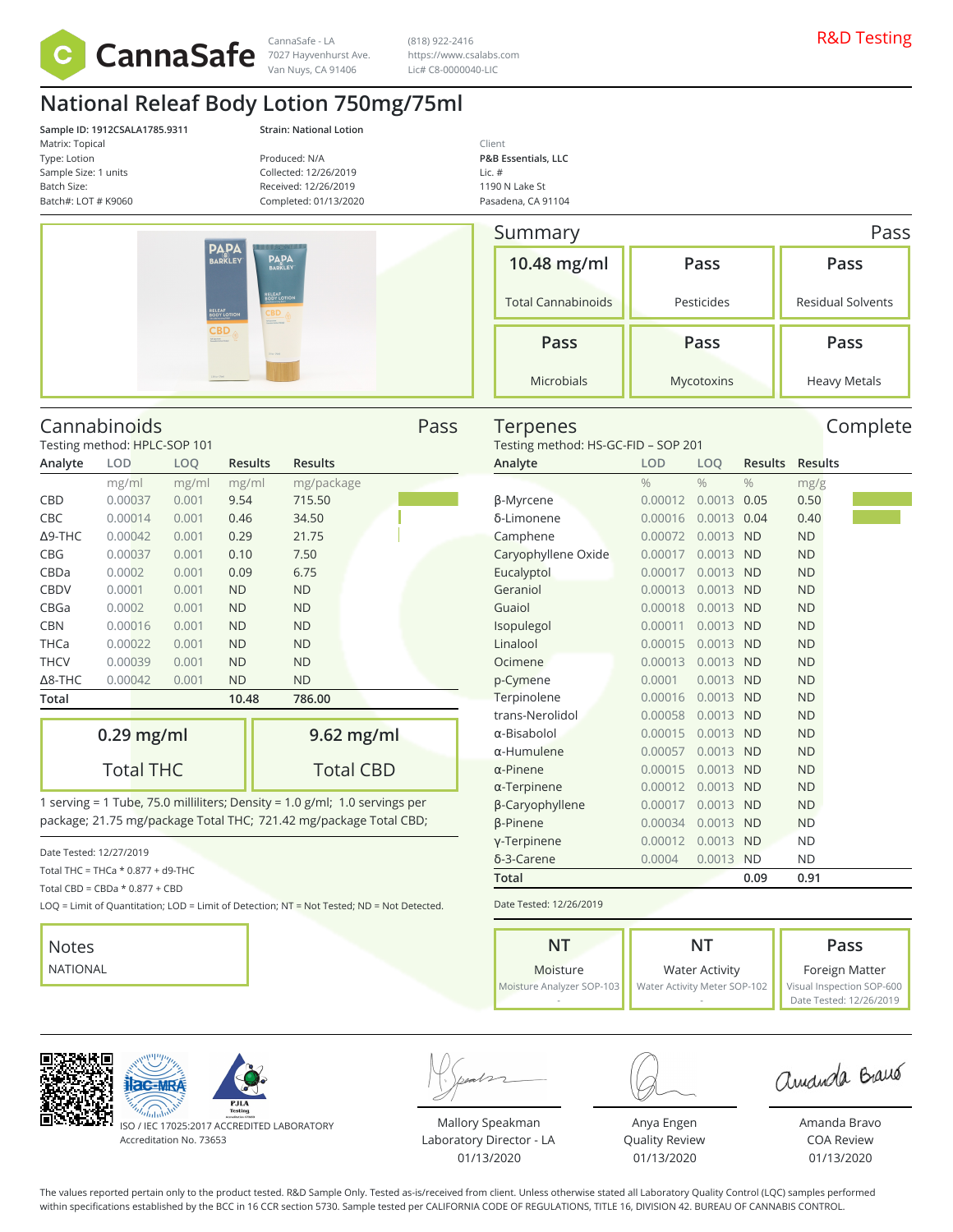

Van Nuys, CA 91406

(818) 922-2416 https://www.csalabs.com Lic# C8-0000040-LIC

## **National Releaf Body Lotion 750mg/75ml**

**Sample ID: 1912CSALA1785.9311 Strain: National Lotion** Matrix: Topical Type: Lotion Sample Size: 1 units Batch Size: Batch#: LOT # K9060

| Produced: N/A         |  |
|-----------------------|--|
| Collected: 12/26/2019 |  |
| Received: 12/26/2019  |  |
| Completed: 01/13/2020 |  |

Client **P&B Essentials, LLC** Lic. # 1190 N Lake St Pasadena, CA 91104

#### Pesticides Pass

Testing method: LCMS & GCMS-SOP 301 and 302

| Analyte             | LOD       | LOO       | Limit     | <b>Results</b> | <b>Status</b> | Analyte                   | LOD          | LOO       | Limit     | <b>Results</b> | <b>Status</b> |
|---------------------|-----------|-----------|-----------|----------------|---------------|---------------------------|--------------|-----------|-----------|----------------|---------------|
|                     | $\mu$ g/g | $\mu$ g/g | $\mu$ g/g | $\mu$ g/g      |               |                           | $\mu$ g/g    | $\mu$ g/g | $\mu$ g/g | $\mu$ g/g      |               |
| Abamectin           | 0.0009    | 0.003     | 0.3       | <b>ND</b>      | Pass          | Fludioxonil               | 0.0143       | 0.048     | 30.0      | <b>ND</b>      | Pass          |
| Acephate            | 0.005     | 0.017     | 5.0       | <b>ND</b>      | Pass          | Hexythiazox               | 0.0237       | 0.079     | 2.0       | <b>ND</b>      | Pass          |
| Acequinocyl         | 0.0193    | 0.064     | 4.0       | <b>ND</b>      | Pass          | Imazalil *                | 0.0077       | 0.026     | 0.0077    | <b>ND</b>      | Pass          |
| Acetamiprid         | 0.0073    | 0.024     | 5.0       | <b>ND</b>      | Pass          | Imidacloprid              | 0.0053       | 0.018     | 3.0       | <b>ND</b>      | Pass          |
| Aldicarb *          | 0.0094    | 0.031     | 0.0094    | <b>ND</b>      | Pass          | Kresoxim Methyl           | 0.0182       | 0.061     | 1.0       | <b>ND</b>      | Pass          |
| Azoxystrobin        | 0.015     | 0.05      | 40.0      | <b>ND</b>      | Pass          | Malathion                 | 0.015        | 0.05      | 5.0       | <b>ND</b>      | Pass          |
| Bifenazate          | 0.0129    | 0.043     | 5.0       | <b>ND</b>      | Pass          | Metalaxyl                 | 0.0076       | 0.025     | 15.0      | <b>ND</b>      | Pass          |
| Bifenthrin          | 0.029     | 0.097     | 0.5       | <b>ND</b>      | Pass          | Methiocarb *              | 0.0103       | 0.034     | 0.0103    | <b>ND</b>      | Pass          |
| <b>Boscalid</b>     | 0.0172    | 0.058     | 10.0      | <b>ND</b>      | Pass          | Methomyl                  | 0.0109       | 0.036     | 0.1       | <b>ND</b>      | Pass          |
| Captan              | 0.036     | 0.12      | 5.0       | <b>ND</b>      | Pass          | Methyl Parathion *        | 0.0091       | 0.0303    | 0.0091    | <b>ND</b>      | Pass          |
| Carbaryl            | 0.0542    | 0.181     | 0.5       | <b>ND</b>      | Pass          | Mevinphos *               | 0.0041       | 0.014     | 0.0041    | <b>ND</b>      | Pass          |
| Carbofuran *        | 0.0077    | 0.026     | 0.0077    | <b>ND</b>      | Pass          | Myclobutanil              | 0.01         | 0.033     | 9.0       | <b>ND</b>      | Pass          |
| Chlorantraniliprole | 0.0095    | 0.032     | 40.0      | <b>ND</b>      | Pass          | Naled                     | 0.0107       | 0.036     | 0.5       | <b>ND</b>      | Pass          |
| Chlordane *         | 0.0055    | 0.0182    | 0.0055    | <b>ND</b>      | Pass          | Oxamyl                    | 0.0071       | 0.024     | 0.2       | <b>ND</b>      | Pass          |
| Chlorfenapyr *      | 0.0048    | 0.0159    | 0.0048    | <b>ND</b>      | Pass          | Paclobutrazol *           | 0.0092       | 0.031     | 0.0092    | <b>ND</b>      | Pass          |
| Chlorpyrifos *      | 0.0197    | 0.066     | 0.0197    | <b>ND</b>      | Pass          | Pentachloronitrobenzene   | 0.0084       | 0.0279    | 0.2       | <b>ND</b>      | Pass          |
| Clofentezine        | 0.0216    | 0.072     | 0.5       | <b>ND</b>      | Pass          | Permethrin                | 0.0142       | 0.048     | 20.0      | <b>ND</b>      | Pass          |
| Coumaphos *         | 0.0196    | 0.065     | 0.0196    | <b>ND</b>      | Pass          | Phosmet                   | 0.0138       | 0.046     | 0.2       | <b>ND</b>      | Pass          |
| Cyfluthrin          | 0.0107    | 0.036     | 1.0       | <b>ND</b>      | Pass          | <b>Piperonyl Butoxide</b> | 0.0156 0.052 |           | 8.0       | <b>ND</b>      | Pass          |
| Cypermethrin        | 0.0105    | 0.035     | 1.0       | <b>ND</b>      | Pass          | Prallethrin               | 0.018        | 0.06      | 0.4       | <b>ND</b>      | Pass          |
| Daminozide *        | 0.0052    | 0.017     | 0.0052    | <b>ND</b>      | Pass          | Propiconazole             | 0.013        | 0.043     | 20.0      | <b>ND</b>      | Pass          |
| DDVP *              | 0.0081    | 0.027     | 0.0081    | <b>ND</b>      | Pass          | Propoxur *                | 0.0097       | 0.033     | 0.0097    | <b>ND</b>      | Pass          |
| Diazinon            | 0.0134    | 0.045     | 0.2       | <b>ND</b>      | Pass          | Pyrethrins                | 0.0025       | 0.008     | 1.0       | <b>ND</b>      | Pass          |
| Dimethoate *        | 0.0083    | 0.028     | 0.0083    | <b>ND</b>      | Pass          | Pyridaben                 | 0.0236       | 0.079     | 3.0       | <b>ND</b>      | Pass          |
| Dimethomorph        | 0.0025    | 0.008     | 20.0      | <b>ND</b>      | Pass          | Spinetoram                | 0.0042       | 0.014     | 3.0       | <b>ND</b>      | Pass          |
| Ethoprophos *       | 0.0112    | 0.037     | 0.0112    | <b>ND</b>      | Pass          | Spinosad                  | 0.0002       | 0.001     | 3.0       | <b>ND</b>      | Pass          |
| Etofenprox *        | 0.0247    | 0.082     | 0.0247    | <b>ND</b>      | Pass          | Spiromesifen              | 0.0199       | 0.066     | 12.0      | <b>ND</b>      | Pass          |
| Etoxazole           | 0.0269    | 0.09      | 1.5       | <b>ND</b>      | Pass          | Spirotetramat             | 0.0068       | 0.023     | 13.0      | <b>ND</b>      | Pass          |
| Fenhexamid          | 0.0215    | 0.072     | 10.0      | <b>ND</b>      | Pass          | Spiroxamine *             | 0.0065 0.022 |           | 0.0065    | <b>ND</b>      | Pass          |
| Fenoxycarb *        | 0.0186    | 0.062     | 0.0186    | <b>ND</b>      | Pass          | Tebuconazole              | 0.0099       | 0.033     | 2.0       | <b>ND</b>      | Pass          |
| Fenpyroximate       | 0.0253    | 0.084     | 2.0       | <b>ND</b>      | Pass          | Thiacloprid *             | 0.0094       | 0.031     | 0.0094    | <b>ND</b>      | Pass          |
| Fipronil *          | 0.0228    | 0.076     | 0.0228    | <b>ND</b>      | Pass          | Thiamethoxam              | 0.005        | 0.017     | 4.5       | <b>ND</b>      | Pass          |
| Flonicamid          | 0.0073    | 0.024     | 2.0       | <b>ND</b>      | Pass          | Trifloxystrobin           | 0.0192 0.064 |           | 30.0      | <b>ND</b>      | Pass          |
|                     |           |           |           |                |               |                           |              |           |           |                |               |

Date Tested: 12/27/2019

\* Denotes Category I pesticides, which fail when detected; LOQ = Limit of Quantitation; LOD = Limit of Detection; NT = Not Tested; ND = Not Detected.





ISO / IEC 17025:2017 ACCREDITED LABORATORY Accreditation No. 73653

Mallory Speakman Laboratory Director - LA 01/13/2020

Anya Engen Quality Review 01/13/2020

amanda Braus

Amanda Bravo COA Review 01/13/2020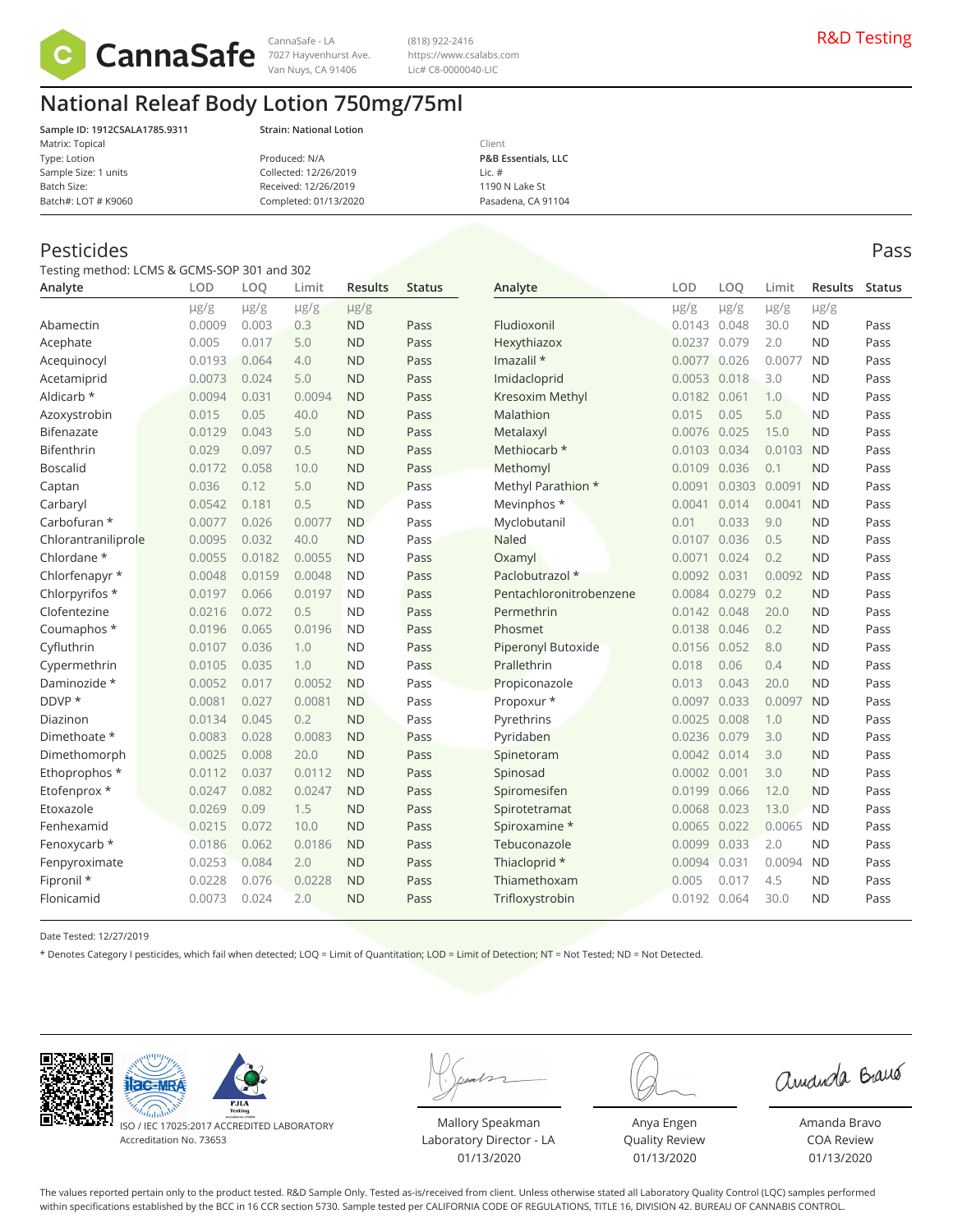

7027 Hayvenhurst Ave. Van Nuys, CA 91406

CannaSafe - LA (818) 922-2416 (818) 922-2416 (818) 922-2416 https://www.csalabs.com Lic# C8-0000040-LIC

# **National Releaf Body Lotion 750mg/75ml**

| Sample ID: 1912CSALA1785.9311 |
|-------------------------------|
| Matrix: Topical               |
| Type: Lotion                  |
| Sample Size: 1 units          |
| Batch Size:                   |
| Batch#: LOT # K9060           |

**Sample ID: 1912CSALA1785.9311 Strain: National Lotion**

|                       | Client                         |  |
|-----------------------|--------------------------------|--|
| Produced: N/A         | <b>P&amp;B Essentials, LLC</b> |  |
| Collected: 12/26/2019 | Lic. $#$                       |  |
| Received: 12/26/2019  | 1190 N Lake St                 |  |
| Completed: 01/13/2020 | Pasadena, CA 91104             |  |
|                       |                                |  |

#### Microbials Pass

sting method: PCR-SOP 400

| <b>TESUTIS TRELIOU.</b> FUN-JOF 400 |              |               |  |  |  |  |
|-------------------------------------|--------------|---------------|--|--|--|--|
| Analyte                             | Result       | <b>Status</b> |  |  |  |  |
| Aspergillus flavus                  | Not Detected | Pass          |  |  |  |  |
| Aspergillus fumigatus               | Not Detected | Pass          |  |  |  |  |
| Aspergillus niger                   | Not Detected | Pass          |  |  |  |  |
| Aspergillus terreus                 | Not Detected | Pass          |  |  |  |  |
| Salmonella                          | Not Detected | Pass          |  |  |  |  |
| Shiga toxin-producing E. Coli       | Not Detected | Pass          |  |  |  |  |
|                                     |              |               |  |  |  |  |

Date Tested: 12/27/2019

LOQ = Limit of Quantitation; LOD = Limit of Detection; NT = Not Tested; ND = Not Detected.

#### Mycotoxins Pass

#### Testing method: LCMS-SOP 301

| Testing method: LCMS-SOP 301 |            |            |       |                |               |  |
|------------------------------|------------|------------|-------|----------------|---------------|--|
| Analyte                      | LOD.       | <b>LOO</b> | Limit | <b>Results</b> | <b>Status</b> |  |
|                              | $\mu$ g/kg | µg/kg      | µg/kg | µg/kg          |               |  |
| Aflatoxin B1                 | 0.0036     | 0.012      |       | <b>ND</b>      | <b>Tested</b> |  |
| Aflatoxin B2                 | 0.0092     | 0.031      |       | <b>ND</b>      | <b>Tested</b> |  |
| Aflatoxin G1                 | 0.0058     | 0.019      |       | <b>ND</b>      | <b>Tested</b> |  |
| Aflatoxin G2                 | 0.0034     | 0.011      |       | <b>ND</b>      | <b>Tested</b> |  |
| <b>Total Aflatoxins</b>      |            |            | 20.0  | <b>ND</b>      | Pass          |  |
| Ochratoxin A                 | 0.0113     | 0.038      | 20.0  | <b>ND</b>      | Pass          |  |
|                              |            |            |       |                |               |  |

Date Tested: 12/27/2019

LOQ = Limit of Quantitation; LOD = Limit of Detection; NT = Not Tested; ND = Not Detected.

#### Heavy Metals Pass

Testing method: ICPMS-SOP 502

| <b>I COULT INCOUNT INTO THE STATE</b> |           |           |           |                |               |  |
|---------------------------------------|-----------|-----------|-----------|----------------|---------------|--|
| Analyte                               | LOD       | LOO       | Limit     | <b>Results</b> | <b>Status</b> |  |
|                                       | $\mu$ g/g | $\mu$ g/g | $\mu$ g/g | $\mu$ g/g      |               |  |
| Arsenic                               | 0.02      | 0.06      |           | <b>ND</b>      | Pass          |  |
| Cadmium                               | 0.03      |           | 0.5       | <b>ND</b>      | Pass          |  |
| Lead                                  | 0.002     | 0.005     | 0.5       | 0.048          | Pass          |  |
| Mercury                               | 0.02      | 0.06      | 3.0       | <b>ND</b>      | Pass          |  |
|                                       |           |           |           |                |               |  |

Date Tested: 12/27/2019

LOQ = Limit of Quantitation; LOD = Limit of Detection; NT = Not Tested; ND = Not Detected.



ISO / IEC 17025:2017 ACCREDITED LABORATORY Accreditation No. 73653

Mallory Speakman Laboratory Director - LA 01/13/2020



Quality Review 01/13/2020